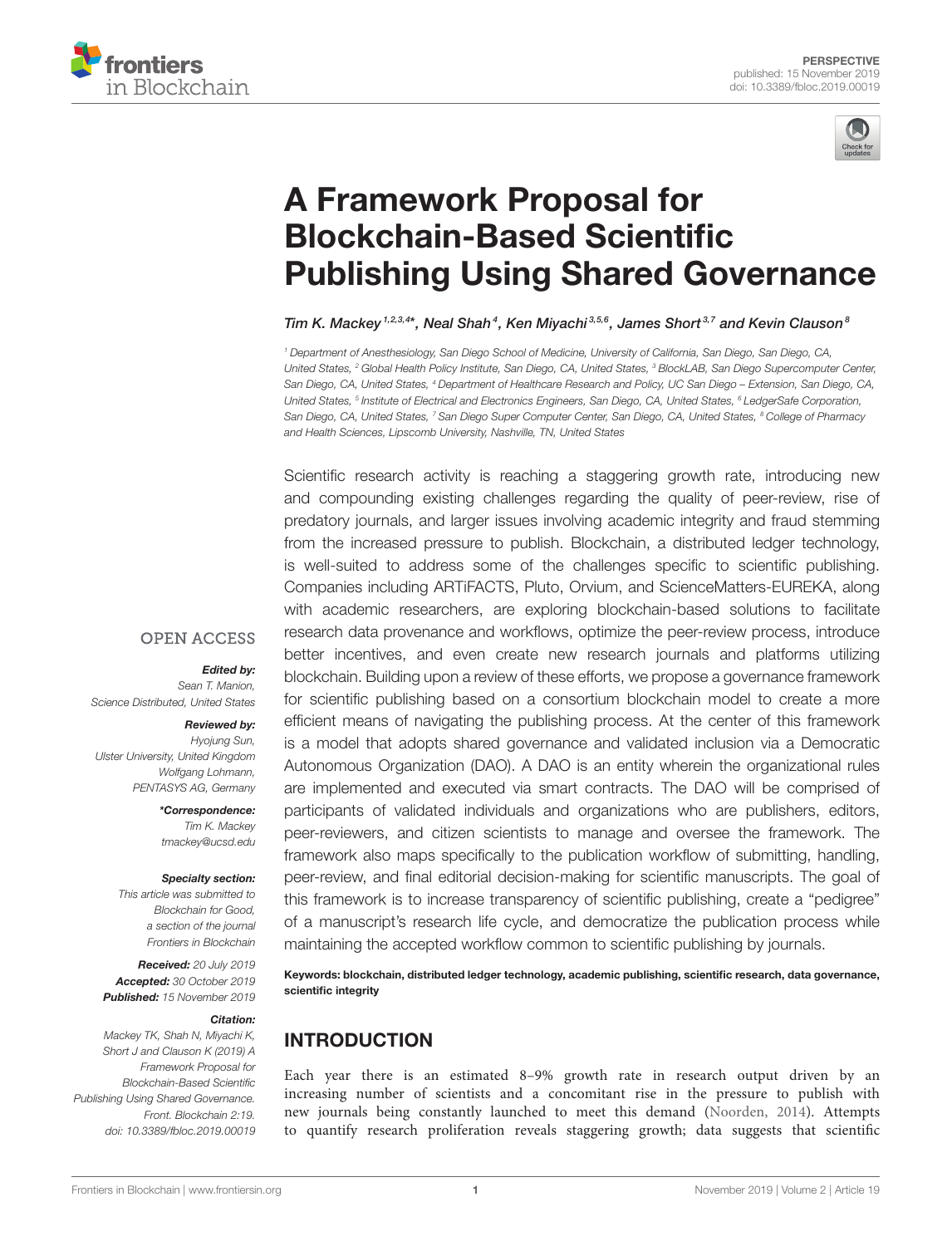output globally has doubled every 9 years since World War II [\(Bornmann and Mutz, 2015\)](#page-10-1). In fact, the number of papers published hit a high of 2 million worldwide in 2015, with the largest growth in emerging markets including Brazil, India, China, and South Korea [\(AJE Scholarly Publishing Report, 2016\)](#page-10-2).

Growth of research output is primarily driven by the hyper competitive environment of science (i.e., the idiom "publish or perish"), which has not only led to an increase in the number and variety of available publishing venues, but has also resulted in new business models for publishing [\(Rawat and Meena, 2014;](#page-10-3) [Shamseer et al., 2017\)](#page-10-4). One of the most fundamental changes is publishers moving from subscription-based to open access (OA) models that allow authors to retain rights to their works and makes them freely accessible to the public, but also imposes article processing fees (APFs) on authors [\(Solomon and Björk, 2011\)](#page-10-5). Virtually all major publishers have OA options, including Reed-Elsevier, SpringerNature, and Taylor & Francis, as well as top-tier journals published by the American Association for the Advancement of Science, the Journal of the American Medical Association, and the Lancet.

Despite increases in the number and options to conduct scholarly publishing, concerns regarding peer-review quality, plagiarism, absence of community and patient engagement, publication bias, predatory publishing, the cost of OA publishing, and the opaqueness of the "pedigree" of scientific research are ongoing challenges [\(Rawat and Meena, 2014;](#page-10-3) [Shamseer et al.,](#page-10-4) [2017\)](#page-10-4). Broader issues of academic integrity, reproducibility, and preventing data falsification and fraud are also at the forefront of debate focused on ensuring that public trust is maintained in the scientific process [\(Nurunnabi and Hossain, 2019\)](#page-10-6). Many of these issues originate from macro issues associated with the academy and scientific research, including power relations among researchers, pressure to publish for academic job placement and career advancement, and the potential influence of conflicts of interest in the publication process [\(Young, 2009;](#page-11-0) [Marcovitch et al., 2010\)](#page-10-7).

One technology that has the potential to address some but not all of these challenges is blockchain, a distributed ledger technology (DLT) with use cases across several industries (e.g., financial services, healthcare, supply chain, energy, education, etc.) [\(Mengelkamp et al., 2017;](#page-10-8) [Treleaven et al., 2017;](#page-10-9) Chen et al., [2018;](#page-10-10) [Kim and Laskowski, 2018;](#page-10-11) [Mackey et al., 2019\)](#page-10-12). At its core, blockchain is a decentralized, peer-to-peer network that creates an immutable, chronological record of assets with transactions that can be on a public, private, or consortiumbased blockchain [\(Mackey et al., 2019\)](#page-10-12). Each "block" of data contains a "hash," which is a unique identifier of the block that can link to the hash of the preceding block—thus creating a cryptographically linked chain of data [\(Zheng et al., 2017;](#page-11-1) [Mackey et al., 2019\)](#page-10-12). This "block" of "chained" data can be distributed across blockchain nodes or participants and is subject to "consensus" of the network. A blockchain solution can also have many feature layers that operate processes on the blockchain network by interacting with other data architecture, including cryptocurrencies and tokens, distributed applications (DApps), and smart contract.

In this perspective, we explore existing efforts to use blockchain technology to improve scientific research with a focus on augmenting the current publishing processes. Based on a review of existing case studies and published research, we then formulate a new blockchain governance framework focused on increasing transparency in scientific publishing, creating a "pedigree" of a manuscript's research life cycle, and democratizing the publication process while maintaining the accepted workflow common to scientific publishing and journals.

# A REVIEW OF EXISTING COMMERCIAL AND RESEARCH APPROACHES

In order to better understand the current and future landscape for blockchain-based publishing approaches, we examined both the gray literature for case studies of companies using blockchain for scientific research and conducted a nonsystematic review of multidisciplinary literature sources for life science/biomedical/health, engineering, and computer science articles for blockchain-related articles (see **[Table 1](#page-2-0)** for summary of case studies reviewed). We begin with a few case studies of companies that are attempting to use blockchain technology to address scientific research and the scholarly publishing process.

One goal of a scientific research blockchains is establishing provenance of research outputs, including tracking how these assets change through the research lifecycle. The blockchain startup company ARTiFACTS is developing a blockchain solution that records immutable chains of "scholarly" artifacts (e.g., figures, images, etc.) [\(ARTiFACTS., 2018\)](#page-10-13). The purpose is to establish attribution and proof-of-existence of early scientific work, enable digital capture of research outputs, encourage sharing of data, and increasing impact of research content as it is created. This approach focuses on blockchain as an underlining technology to support, wherein research asset creation is timestamped and cryptographically hashed to improve the integrity of research content. Importantly, this approach is aligned with the "open science" movement, a concept central to OA publishing and which has support from numerous organizations and governments (United Nations Educational, Scientific and Cultural Organization, [2017\)](#page-11-2). The ARTiFACTS system enables interfacing with existing open research data repositories such as GitHub and Figshare to better enable provenance, attribution, and trustworthiness of data. In this sense, ARTiFACTS focuses on one component of the scientific process; research asset creation and tracking and sharing. However, ARTiFACTS does not directly address specific challenges of the scientific publishing process. Similarly, the open source software Manubot enables blockchain-based manuscript version control. Version control is a critical component of the manuscript drafting and editing workflow but is also only one component of the scientific publishing process. There is an increased friction in the adoptability of non-comprehensive systems such as ARTiFACTS and Manubot.

Another company, Scienceroot, seeks to create a scientific blockchain-enabled ecosystem utilizing its own token [called "Science Token" (ST)], a digital wallet, and smart contracts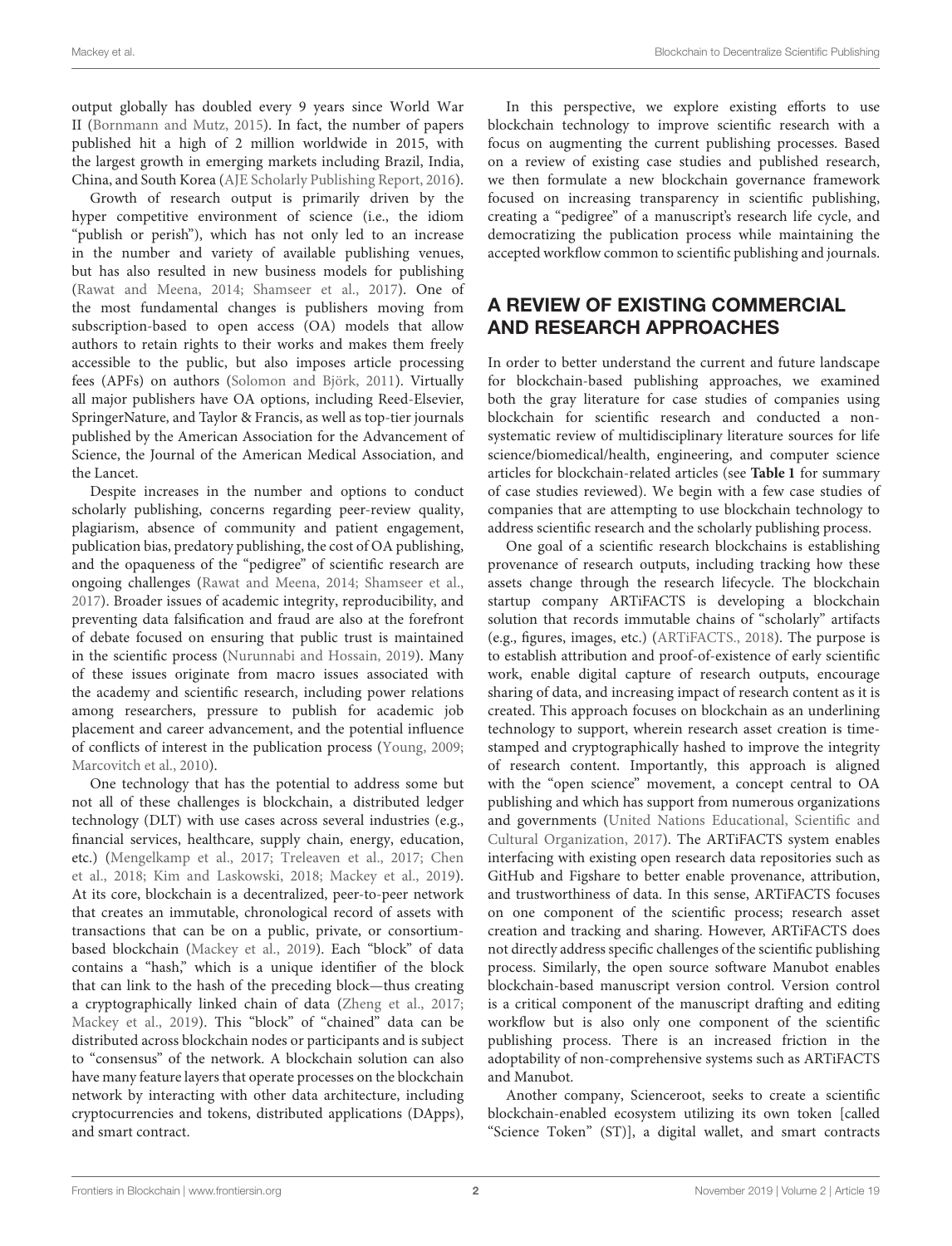|  | Mackev et al. |  |  |  |  |  |  |  |  |  |  | Blockchain to Decentralize Scientific Publishing |  |  |  |
|--|---------------|--|--|--|--|--|--|--|--|--|--|--------------------------------------------------|--|--|--|
|--|---------------|--|--|--|--|--|--|--|--|--|--|--------------------------------------------------|--|--|--|

|                              | Token use | Transparency or Connecting<br>efficiency of<br>workflow | °,<br>researchers<br>funding | management<br>Intellectual<br>property | Establishing<br>researcher<br>identity | making and/or<br>peer review<br>decision- | Transparency of Transparency to<br>data sources | Operates its own Creation of<br>publishing<br>platform | distributed<br>journals | Works with<br>publishers<br>traditional |
|------------------------------|-----------|---------------------------------------------------------|------------------------------|----------------------------------------|----------------------------------------|-------------------------------------------|-------------------------------------------------|--------------------------------------------------------|-------------------------|-----------------------------------------|
| <b>ARTIFACTS</b>             |           | $\times$                                                |                              | $\times$                               | $\times$                               |                                           | $\times$                                        |                                                        |                         | $\times$                                |
| Manubot                      |           | $\times$                                                |                              |                                        |                                        |                                           |                                                 |                                                        |                         |                                         |
| Orvium                       | $\times$  | $\times$                                                |                              | $\times$                               | $\times$                               | $\times$                                  | $\times$                                        |                                                        | $\times$                |                                         |
| Pluto                        | $\times$  | $\times$                                                | $\times$                     | $\times$                               | $\times$                               | $\times$                                  | $\times$                                        | $\times$                                               |                         |                                         |
| Sciencematters<br>and EUREKA | $\times$  | $\times$                                                |                              |                                        | $\times$                               | $\times$                                  | $\times$                                        | $\times$                                               |                         | $\times$                                |
| Scienceroot                  | $\times$  |                                                         | $\times$                     | $\times$                               | $\times$                               | $\times$                                  | $\times$                                        |                                                        | $\times$                |                                         |
| framework<br>Proposed        | $\times$  | $\times$                                                |                              | $\times$                               | $\times$                               | $\times$                                  | $\times$                                        |                                                        |                         | $\times$                                |

operating on a proof-of-stake consensus [\(Günther and Chirita,](#page-10-14) [2018\)](#page-10-14). Research activities covered by the system include grant funding, publishing and scientific collaboration, with activities being linked to a researcher's identity through ORCID (the Open Researcher and Contributor ID), which acts as common digital identifier and is currently used for many research applications [\(Martin, 2018\)](#page-10-15). Principally, Scienceroot describes itself as a decentralized collaboration platform, marketplace, and repository, while also proposing a decentralized open access scientific journal called "Scienceroot Journal." Scienceroot's proposed solution is broad, including a publishing model where it runs its own journal(s) and requires APFs in the form of tokens. The difference with existing open access journals is that Scienceroot states it will use token revenue and a reward sharing program to redistribute APFs STs to reviewers and authors while also encouraging ST donations (Günther and Chirita, [2018\)](#page-10-14). Scienceroot's system is interesting, though heavily relies on tokenization to drive the research process. Anothe r possible limitation is the decision to use its own blockchain branded journal as a publishing platform instead of using existing publishers that are already established, are indexed, and ma y already have an impact factor.

Similarly, the blockchain company Pluto proposes a decentralized ecosystem to manage transfers of value through the research lifecycle by using smart contracts and tokens o n the blockchain and smart contract environment Ethereum. Pluto's system allows users to submit and store different types of scientific information/data (with Digital Object Identifiers) and retain copyright control. It also includes a "reputation score" to quantify user research contributions and a "blinded" and ope n peer review process for deposited scholarly submissions (Pluto Network, [2018\)](#page-10-16). Research is subject to peer review with "reward" tokens and reputation provided in substitution for APFs that are distributed to reviewers. Different from Scienceroot, Pluto appears to decentralize the scientific communication process b y decoupling from a traditional scientific "journal" approach an d instead disseminating content directly on its online platform. In this sense, Pluto may not fit the narrow definition of scientifi c publication through a journal article format. This fundamental difference may limit adoption given that scientists continue to focus on publication in journals, conference proceedings, books, and other publication medium that are familiar to the researc h community and are recognized in academic promotion and professional development.

<span id="page-2-0"></span>The blockchain-based publishing platform Orvium differs from other models by focusing on integrating blockchain technology into the publication life cycle while also encouraging open-science and research dissemination aims. The platform states its software will be developed open source with the lifecycle processes driven by a Orvium token as a reward system [\(Orvium,](#page-10-17) [2019b\)](#page-10-17). Key features of the proposed system include immediate proof-of-existence upon submission, transparent and open peerreview, and the ability to transfer copyrights and licenses by authors [\(Orvium, 2019b\)](#page-10-17). The platform aims to address several publishing challenges, including lowering the cost of publication and access, creating better rewards and incentives for peer reviewers, improving transparency in the peer review process,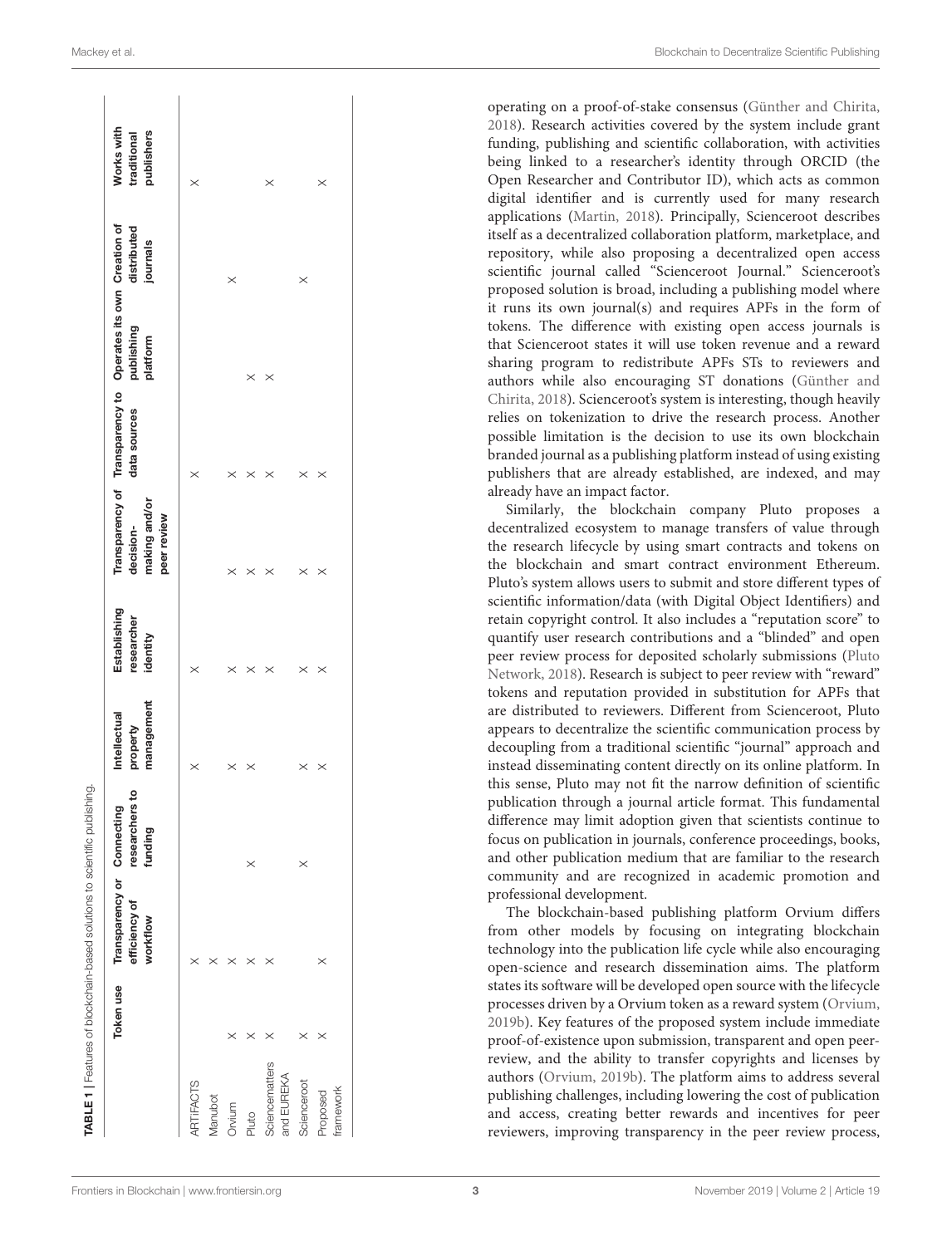and enabling better sharing of research data [\(Orvium, 2019b\)](#page-10-17). Platform components described in the minimally viable product (MVP) for the platform include frontend applications (i.e., web applications), backend applications (e.g., APIs), the blockchain environment itself, and use of databases for storage [\(Orvium,](#page-10-18) [2019a\)](#page-10-18). Unique to this approach is the ability for individuals and institutions to create Decentralized Autonomous Journals (DAJs) with their own governance rules and licensing and subscription models. In this sense, Orvium provides a platform for creation of new DAJs, but it is not clear if it's blockchain environment will also integrate with existing publishers or journals. Hence, adoption of Orvium may focus on the success and uptake of DAJs as a new journal entity type among the scientific community.

Another company, ScienceMatters, operates an open-access publishing platform that focuses on single observation studies (and also encourages negative and replication studies). The publishing platform currently operates two OA journals and also uses Ethereum to operate its companion EUREKA solution (see more below), a scientific review and rating platform that uses tokens [\(ScienceMatters, 2018\)](#page-10-19). ScienceMatters offers an interesting approach, as it uses a blinded blockchain peer-review process with authors paying an upfront fee of \$595 to pay for the cost of reviewers who are then paid with Eureka tokens (with partial refund if rejected.) This allows it to operate a web-based OA publishing platform that works in tandem with a journal submission and token reward system powered by blockchain. Submissions are also timestamped, peer-review is crowdsourced, scientific work evaluated and assigned a metric, and artificial intelligence (AI) approaches will be used for research matching purposes.

The ScienceMatters and EUREKA platform is arguably one of the most robust blockchain-based publication solutions described, as it operates an existing OA publishing web frontend and uses blockchain as a means to adjudicate the peer-review and journal submission process. However, ScienceMatters primarily promotes the use of its own open access journal platform, not established publishers, though there is an option to transfer immutable rating and evaluation scores to other journal outlets. It is unclear whether these blockchain features will enable the ScienceMatters journal platform to attract submissions, whether its focus on single observation studies will address incentives for researchers to publish these types of articles, whether there will be enough submissions to power AI-based research matching, or whether other journals or publishers will accept EUREKA ratings or incorporate them into their own submission and review decisions.

## Published Literature

In addition to commercial and startup activity, there are a handful of research articles exploring blockchain's application to journal article submissions. A non-systematic literature review of PubMed (medical and life science journals), IEEE Xplore (engineering journals), and the ACM digital library (computer science articles) using keywords including "blockchain," "education," "research," and "publication" found that most of the literature on blockchain technology focuses on use cases involving data sharing and privacy, integration with Internet of Things (including mobile), issues related to cryptocurrencies and tokens, technical issues (e.g., consensus mechanisms and permission structures), business process management, interaction of blockchains with artificial intelligence, data storage and security, and blockchain use cases in industry verticals such as supply chain, energy, transportation, and healthcare. There are far fewer articles that focus on education or research management, and there were only three papers we found that were specific to the journal publication process [\(Bore et al., 2017;](#page-10-20) [Duan et al., 2017;](#page-10-21) [Hoy, 2017;](#page-10-22) [Skiba, 2017;](#page-10-23) [Bai et al., 2018;](#page-10-24) Han et al., [2018;](#page-10-25) [Kleinaki et al., 2018;](#page-10-26) [Turkanovic et al., 2018;](#page-11-3) Agbo ´ et al., [2019;](#page-10-27) [Al Harthy et al., 2019;](#page-10-28) [Conard, 2019;](#page-10-29) [Verde et al.,](#page-11-4) [2019\)](#page-11-4).

The three relevant papers reviewed were conference papers and were retrieved from IEEE Xplore. The first article coauthored by Gipp et al. describes "CryptSubmit," a bitcoin blockchain system to create a publicly accessible timestamp of manuscript submissions integrated into the open source conference management system Open Journal System (OJS) [\(Gipp et al., 2017\)](#page-10-30). CryptSubmit was also designed to enhance intellectual property protection of authors via traceability of ideas/knowledge and to improve access to electronic pre-print and storage services [\(Gipp et al., 2017\)](#page-10-30). This system is similar to other solutions that address only one component of the publication process and its related challenges.

A second and third paper by Niya et al. and Schaufelbuhl et al. describes the aforementioned EUREKA platform in more technical detail and provides an explanation of its broader potential utilization. Importantly, it first identifies primary scientific publishing challenges that the system seeks to address including publishing negative/null result studies, lack of credit for scientific contributions, and issues of reproducibility/reusability [\(Niya et al., 2019;](#page-10-31) [Schaufelbühl et al., 2019\)](#page-10-32). EUREKA is based on a public blockchain design on Ethereum operationalized with a front-end interface, smart contracts, DApps, and tokens to incentivize participation. It maps its operation to six steps of the journal submission process, while also introducing other features such as crowd-sourcing reviewers and matching reviewers based on AI and text mining as previously described [\(Niya et al., 2019\)](#page-10-31). Limitations of the system are similar to those outlined above.

Finally, a 2018 Nature Index editorial sums up the general use cases for blockchain in scientific publishing that are being collectively explored by commercial activities and as described in published research. These use cases broadly focus on: (1) transparency of journal management workflows; (2) storing and curating data; (3) connecting researchers to funding opportunities; (4) managing intellectual property; (5) establishing identity and preventing fraud (including need for reproducibility); (6) transparency in scientific decision making; and (7) transparency to data sources and methods behind journal metrics [\(Brock, 2018\)](#page-10-33) Early commercial and pre-commercial work combined with a growing body of blockchain research indicates that blockchain could be a potentially disruptive technology in scientific publishing. Despite this potential, scholarly publishing is still driven by many conventions and norms that are difficult to change.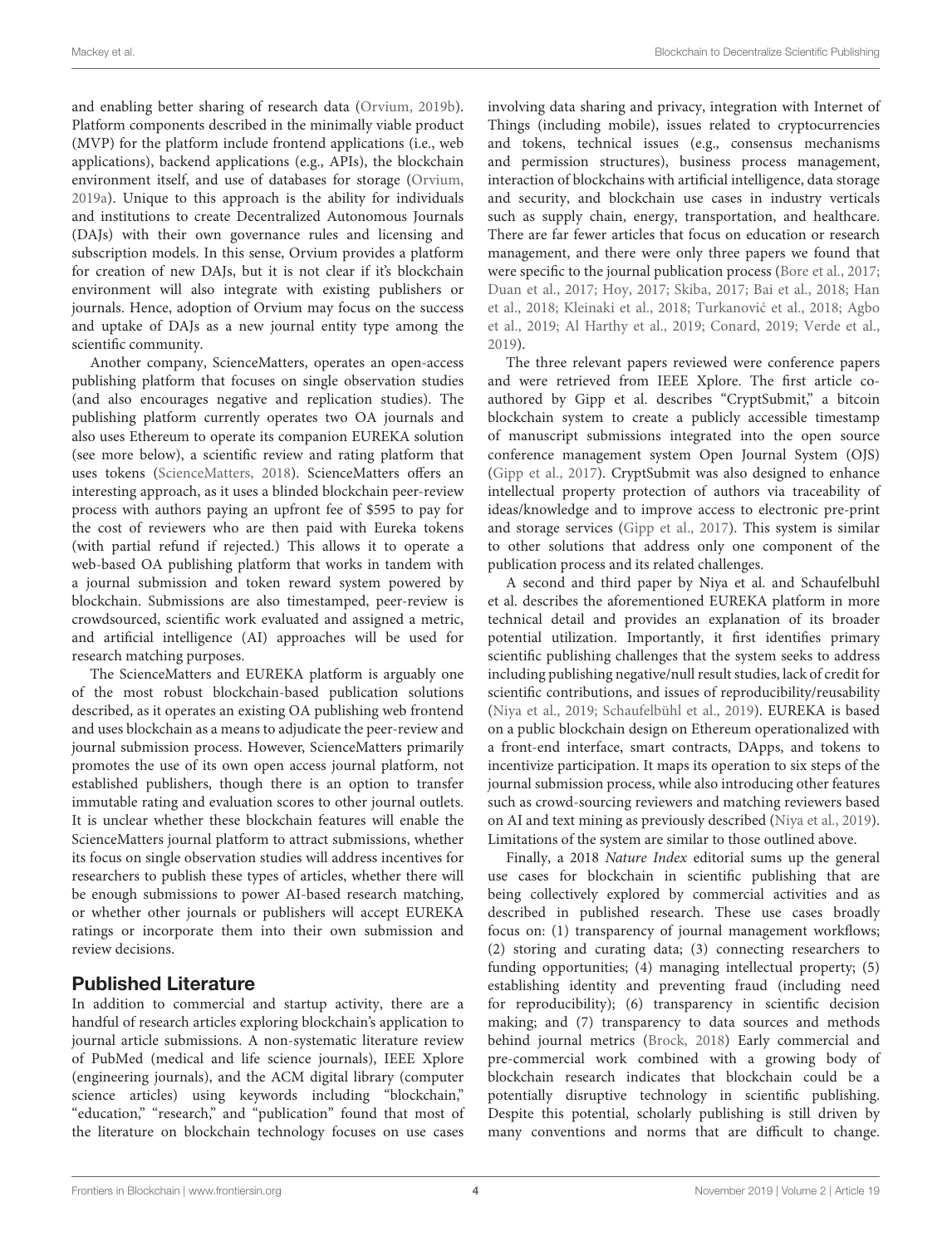Hence, it remains unclear if these blockchain approaches will be "fit-for-purpose" for the specific needs of academic institutions, researchers, publishers and long-standing traditions that continue to persist.

## A PROPOSED SHARED GOVERNANCE FRAMEWORK FOR BLOCKCHAIN SCIENTIFIC PUBLISHING

## Aims of Framework

Building on existing case studies and published research, we propose a governance framework for blockchain-based scientific publishing that we will pilot in a future research project led by co-author investigators at the San Diego Supercomputer Center BlockLAB. Our governance framework builds on earlier approaches, such as Orvium and EUREKA, but differs from these examples by focusing on a architectural framework that integrates and augments processes performed by traditional publishers and scientific journals in lieu of creating a new blockchain-based publishing platform or journal entity (i.e., DAJs). The goal of the framework is to enhance the transparency and integrity of publishing through shared governance between publishers, scientists, and the public by mapping the publication workflow to blockchain architecture, while being agnostic to a specific publisher (see **[Figure 1](#page-5-0)**).

We choose blockchain over other technologies—such as cloud computing and solutions relying on traditional data storage mechanisms—because our framework requires data provenance of journal submission history, process-based workflow transparency, validation of participating users, and establishing rules-based consensus among participating actors in a decentralized network. Though other technologies can enable data sharing through permission structures, create process workflows, and support distributed networks, the ability of blockchain to leverage cryptography, DApps, smart contracts, and interact, store and publish data via on-chain and off-chain approaches, positions it as a unique combination of technology tools for specific challenges we seek to address in scholarly publishing.

The scientific publishing challenges that this framework aims to address are: (1) enabling better detection of issues related to unethical and potentially fraudulent practices in order to improve the integrity of the publication process; (2) creating a more efficient and equitable publication and peer-review process (including better sharing of resources, and enhancing quality and speed in peer-review); (3) encouraging broader engagement in research for the public and citizen scientists; and (4) creating an environment enabling shared governance where communities reach consensus on the appropriate rules and norms of the academic publication process.

The framework addresses these challenges respectively by: (a) improving transparency and oversight of the submission, adjudication and publication history for manuscripts agnostic to specific journals/publishers; (b) mapping publication workflows to smart contracts and token payments; (c) inclusion of a community of citizen scientist in the shared governance and as peer-reviewers; and (d) creating a DAO to enable decentralized and shared governance driven by validated nodes of users (see more below). Some of these features could also potentially address issues related to lack of reproducibility, conflicts of interest in publishing, and the need for confirmatory or negative/null result studies but are not the main focus of our framework. Other macro issues, such as power dynamics in research/authorship and the pressure to publish, are also not directly addressed.

## Design Elements

Importantly our proposed framework departs from other proposals as it does not decouple the governance process from traditional publishers and journals. Other blockchainbased publication solutions discussed primarily focus on creating their own OA journals or research platforms that interact with blockchain systems or new blockchain-powered journals. Based on our focus, we will use a consortium blockchain design (including elements of both a private permissioned blockchain and a public blockchain) that can include participation from existing journals and publishers that contribute together in a shared ecosystem with authors, reviewers, and editors under shared governance principles.

The primary design components of the governance framework is based on an integration approach with existing publishers. The framework will consist of a submission web frontend layer, the Ethereum network which executes the smart contract and blockchain storage aspects of the framework, and the backend database that stores off-chain interactions and data (see **[Figure 2](#page-5-1)** for design summary). For the first layer, we will focus on developing both data and UI/UX integrations with existing journal submission portals (e.g., ScholarOne, Editorial Manager, and OJS) through use of APIs that can transmit individual submission data in JSON format off-chain. For example, user login and identity verification will leverage ORCID integration via ORCID registry and member API credentials. This integrated frontend layer will communicate directly with the framework's Ethereum Network governed by a Democratic Autonomous Organization (DAO). A DAO is an entity wherein the organizational rules are implemented and executed via smart contracts. Submission metadata can also be submitted directly to the framework via a dedicated generic frontend web application that connects directly to the Ethereum Network and backend database. In this case, the submission will be journal agnostic and journal selection can occur later.

The backend database will house off-chain data (including submission data generated from the frontend and publication workflow data not published on-chain), will act as the primary analytical engine for data analysis, and will also interact with the Ethereum network. Permission structures governed by public and private keys will dictate access to non-public on-chain and off-chain data based upon agreed roles of participants and any assigned validating nodes during different phases of the publication workflow. For consensus the Ethereum network will utilize a proof-of-authority (POA) consensus mechanism. POA, a modified version of Proof of Stake, uses the validator's identity as a form of stake to validate blocks. In this sense, consensus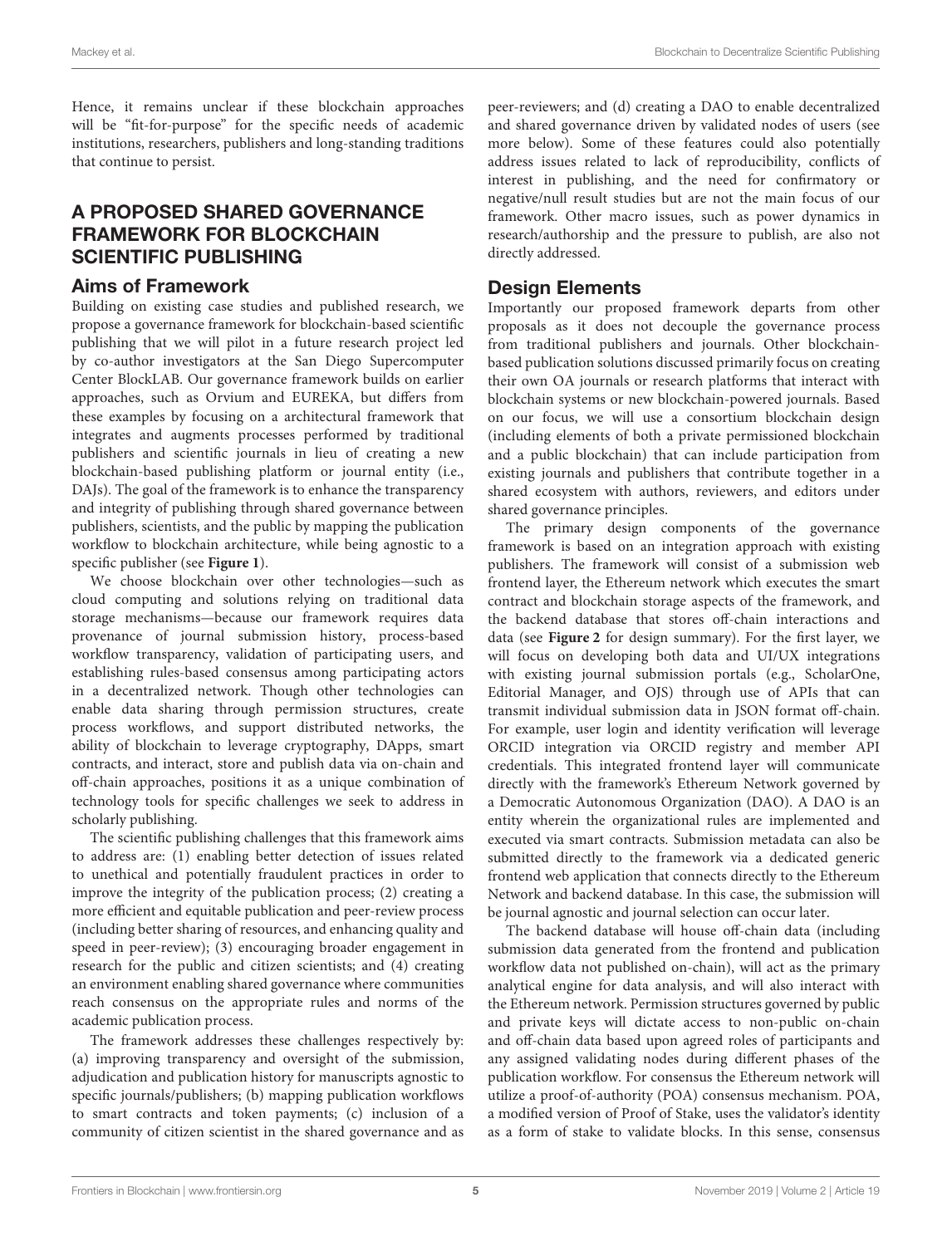

<span id="page-5-0"></span>

<span id="page-5-1"></span>FIGURE 2 | Overview of Technical Architecture of Proposed Governance Framework. Publishing blockchain framework architecture consists of a frontend component that is intended to be embedded within current journal and publication interfaces and utilizes MetaMask in order to store user wallet information and sign transactions. The frontend component communicates with a NodeJS and Express backend framework in order to access information from the Off-chain Database read and write to the blockchain. The backend architecture communicates to the blockchain network through Web3JS, which is an Ethereum JavaScript API that can invoke the smart contract functions, which determine the executable logic that occurs on the public Ethereum chain as well as the side-chains formed during the publication lifecycle.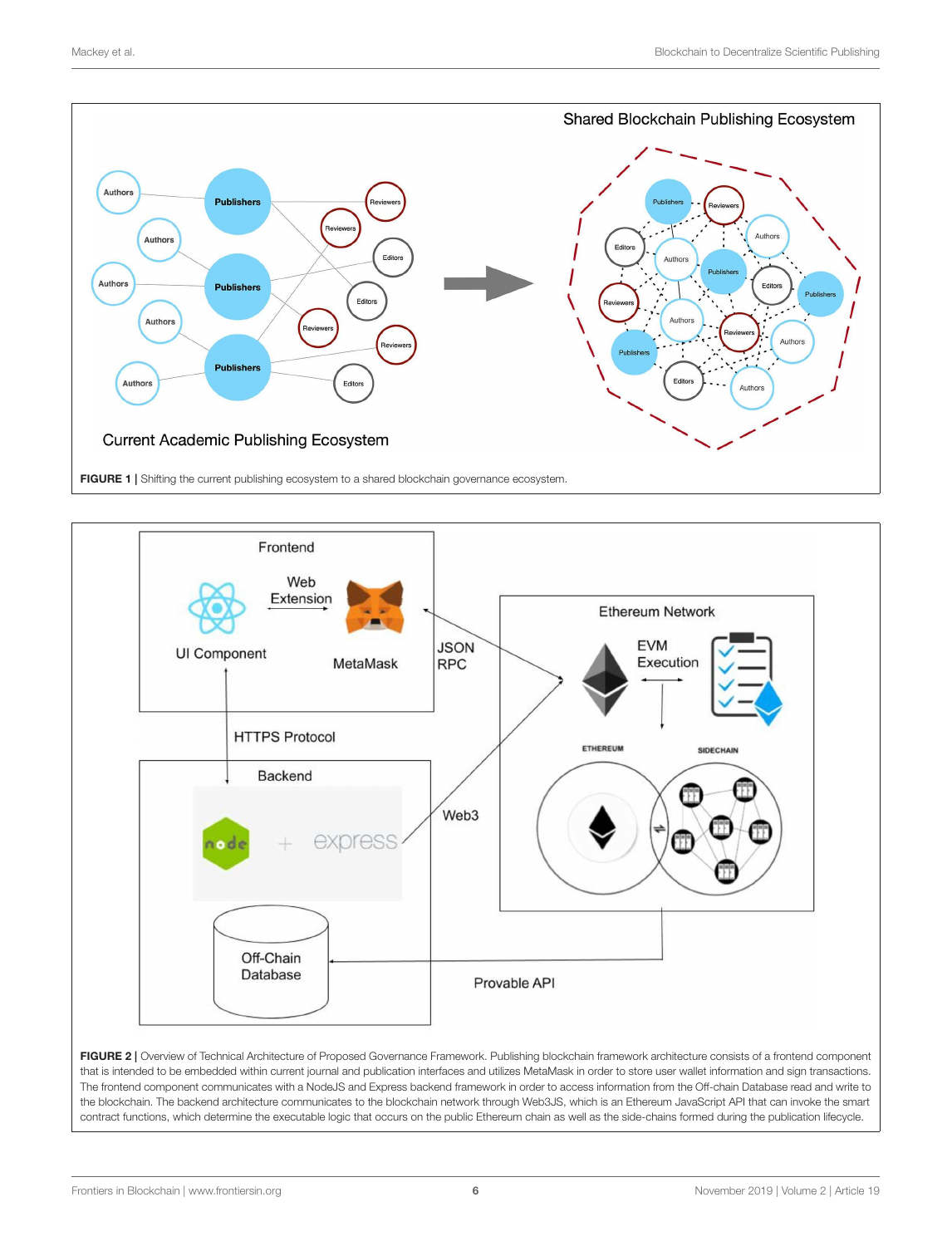

<span id="page-6-0"></span>of decisions on the framework (e.g., editorial decisions, peerreview, and final acceptance/rejection of manuscripts) will be public and tied to a user's identity with decisions made based on DAO-agreed upon voting rules (e.g., majority of nodes or weighted voting) for different workflow decision points. Candidates for POA validation nodes will need to be participants with validated identity (e.g., ORCID) in the DAO and may have their validation privileges revoked in cases of unethical behavior that can be more easily detected due to the transparent nature of public data published on-chain and visibility to consensus.

The Ethereum Network will also include two key application layers; a platform-specific ERC-20 token for quantification and payment of publication workflow activities; and a suite of smart contracts to execute publication-specific management workflows (e.g., ICMJE author disclosures, copyright/CC, etc.) as described in the next section. Shared governance of the platform is conducted via the DAO comprised of separate groups of validated publishers, editorial board members, handling editors, reviewers, and the public. Membership for individual authors/reviewers/editors/citizen scientists and institutional publishers in the DAO is validated by peers in the decentralized community based on expertise and credentials (e.g., ORCID research profile data, [Publons.com](https://Publons.com) for review history, institutional and educational background). DAO participants can also be further sub-grouped into different scientific discipline or expertise areas. These DAO participants will be the "Authority" nodes that will validate the scientific publishing information that is proposed to be written to the blockchain. This validation of both DAO participants and authority nodes will better ensure that fraudulent journals (e.g., predatory journals) and/or inexperienced or reviewers with questionable or fraudulent review history do not participate in the shared governance framework.

## Academic Publication Workflow

Importantly, our proposed framework and its related architecture maps to the publication workflow of submission, review, acceptance, and dissemination in seven phases. Each phase represents a new transaction event that creates a timestamped cryptographically hashed "block" of data as outlined below (see **[Figure 3](#page-6-0)** for summary).

### Phase 1: Author Submission

The first phase consists of manuscript submission to the existing journal frontend through an ORCID Member webfront publishing system. All submissions are created with a genesis block upon the first submission, which is then linked to subsequent submissions if the manuscript metadata matches. The author (identity validated by ORCID) submits the manuscript and submission metadata via the normal journal submission process with the data integration framework API transmitting the ORCID author identity and submission metadata to the Ethereum Network and the backend framework database. Authors can also submit the submission metadata directly to the Ethereum network via a generic web frontend where the submission is not assigned to a journal but instead to a specific DAO participant community who can independently evaluate submissions for fit and rigor. This would be similar to an open peer-review format prior to publication with evaluation open to an entire DAO participant discipline specific community. Editors or publishers in turn, may determine that a solicitation or invitation to submit is appropriate through this process.

The system will also use submission metadata stored offchain (including title of article, keywords, text of abstract, content type of manuscript, and word count) to suggest potential matching journals that are appropriate to the manuscript subject matter, length and format. This can be accomplished using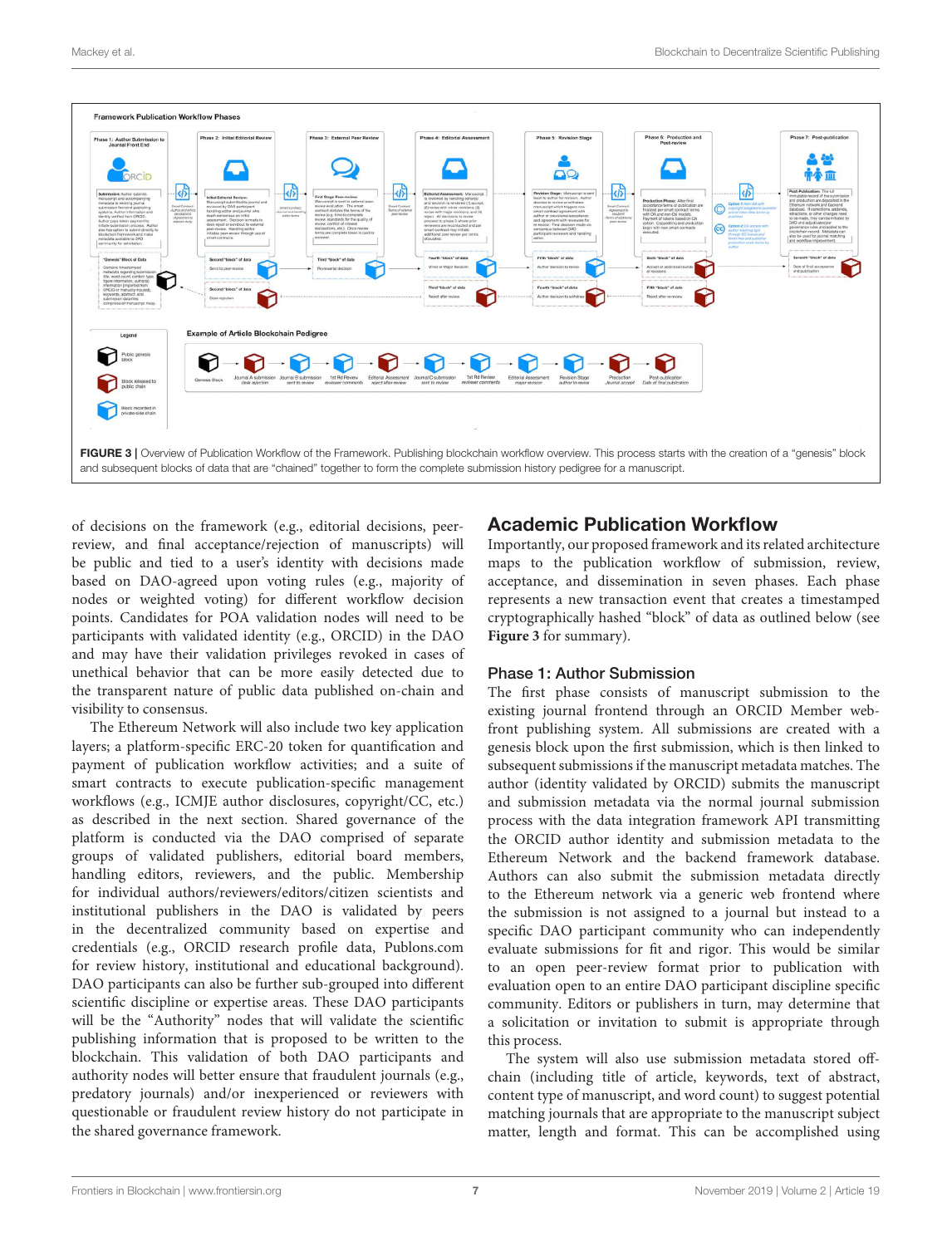combined approaches in data analytics, topic models, natural language processing, and machine learning that are carried out on the backend framework database. Similar approaches are used by the website JANE (available at: [http://jane.biosemantics.](http://jane.biosemantics.org) [org\)](http://jane.biosemantics.org) developed by the Biosemantics Group, which calculates a similarity and confidence score to match title or abstract text of a manuscript to possible PubMed journals. Feature engineering to match a submission topic area, title, content type, prior publications in a journal, and other features can be explored.

Formal submission to a journal will follow a single submission protocol with select submission metadata (author name and contact information, date of submission, title, submitted journal name) written to the public blockchain that is timestamped immediately upon verification, while other potentially confidential information will reside offchain. A private side-chain blockchain gets instantiated wherein the initial information is deposited into a genesis block. The private side-chain is intended to track the lifecycle and provenance of the submission without publicly releasing all of the information. A smart contract executes required author declarations and agreement to deposit the submission in the system for a nominal token submission fee paid by submitted author. Importantly, the terms of the submission, including ownership of copyright, token costs of publication workflow, and accessibility, are transparently disclosed and agreed upon by author, publisher, and handling editor.

#### Phase 2: Manuscript Handling

In Phase 2, after the article has been submitted to a journal, the subsequent adjudication history will remain in a private side-chain through different phases of the editorial and peer-review process. We propose that DAO participants of journals/publishers, handling editors, and reviewers collectively determine token costs for manuscript handling that can also be journal or publisher specific based on the specific terms of the publication process. This token cost should cover the direct and reasonable fees for peer-reviewers and handling editors covered by token submission fees from authors and also by publishers depending on terms of publication (explained later).

Following deposit, the submission is handled by the journal's internal editorial staff or a pool of validated independent handling editors with at least two validating nodes (a publisher and handling editor) reaching consensus on deciding whether a submission is sent out for external review or rejected. This creates a second block of data with the linked hash of the genesis block and a pointer to metadata recording the "desk" decision and identity of POA validators. If rejected, this block is released to the public chain permanently recording it as part of the manuscript's transaction history (i.e., an article submission with a desk edit rejection by Journal X and handling editor Y). If the article is accepted for external review, then a smart contract is executed between the journal and handling editor recording the type (single or double blinded, or open review) and editorial responsibilities for review and the terms of token compensation.

#### Phase 3: External Peer-review

The third phase begins the process of external peer-review. The handling editor selects from a pool of DAO external peer-reviewers who are matched based on their research metadata and ORCID profiles or can be invited by handling editors if they are DAO validated members or can be subsequently validated following invitation. In addition to scientific reviewers, an optional citizen scientist can be chosen to assess implications of research from a public or patientcentric perspective. For example, the medical journal BMJ operates the BMJ's Partnering with Patients initiative, which helps to include patient editors and reviewers in the publication process. A smart contract is executed upon external reviewer acceptance also detailing review terms based on publisher requirements (such as time to complete, structure of review, and conflict of interest declarations). Once review is complete and terms are met, tokens are deposited as payment to external reviewers. After external review, a third "block" is created with pointers to reviewer identity, decision of review, and a pointers to the content of the review (comments to author and editor) data.

### Phase 4: Editorial Assessment

The fourth phase is editorial assessment following external peer review. Decisions and recommendations made by the external reviewers are assessed by handling editor with a decision to accept, revise with minor or major revisions, or reject the manuscript on the basis of external review. Consensus is established by POA with the majority of external reviewer and handling editor nodes reaching agreement. This would ensure handling editor decisions are transparent and made in congruence with external reviewer assessments. If the manuscript is rejected, phase 2–4 blocks are released to the public chain and the submission is released. Importantly, if a manuscript is rejected or subsequently withdrawn, the author pays the token cost for external review and the publisher pays the prorated token costs for handling editor's work up to that phase. This fourth block includes pointers to data recording the editorial decision, editorial decision-making comments, and deadlines for revisions by authors. A smart contract is executed to secure external reviewers for re-review if necessary.

### Phase 5: Revision Stage

The fifth phase is the revision and re-review stage. The author will either revise and resubmit the manuscript or withdraw the manuscript from consideration. If the author chooses to withdraw, then transaction data is released to the public chain. If the author elects to revise and resubmit, they will deposit a revised article (with pointers to document for blockchain versioning control) and a point-by-point response rebuttal. The manuscript is then sent out to handling editor and external reviewers for re-review to reach consensus on a decision. Phase 3–5 processes are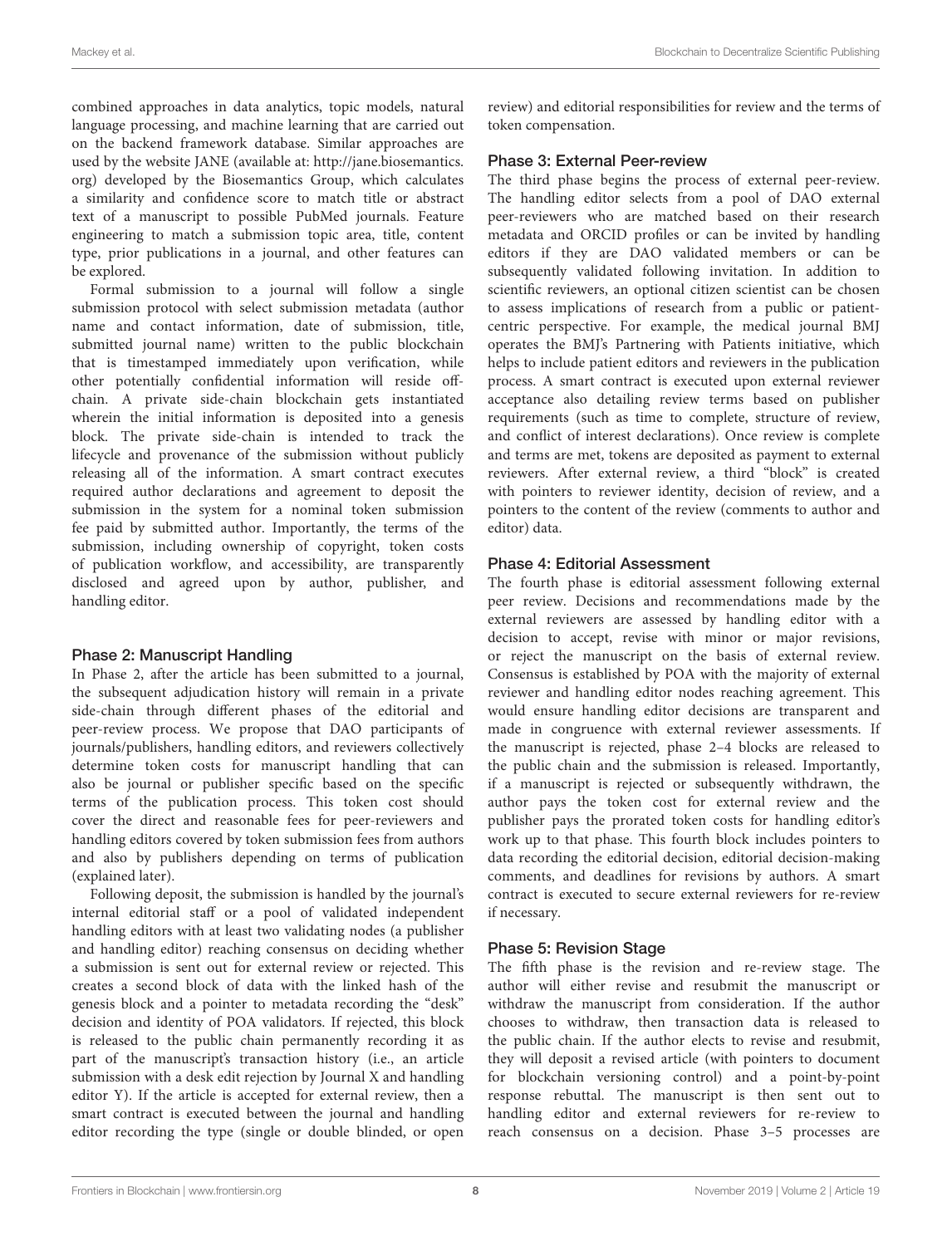repeated until a final decision is made, where a block of data (simplified for illustrative purposes as the fifth block) is created with pointers for data on the decision to accept for publication, proof of consensus by handling editor and external reviewers, and publisher's general terms for publication acceptance.

#### Phase 6: Production and Post Peer-Review

The sixth phase marks initiation of the production phase. A smart contract executes the terms agreed upon and disclosed in phase 1 between author and publisher or via a subsequent publication agreement between author and publisher when directly making a submission to the framework. If the author and publisher have agreed to non-OA (with copyright assigned to publisher), the submission token fee and all token fees for handling editor/external reviewers are automatically assigned to the publisher (including any retrospective payments to author). If author elects for OA (author retains copyright/Creative Commons license) then author pays the direct token cost for handling editor, reviewers, and any production costs previously disclosed by publisher upon submission in the form of a combined token-based APF. The sixth "block" of data contains a pointer to the agreement and terms of publication, records the token transactions to all parties, and provides the final data/time of acceptance. After acceptance, all blocks related to the adjudication history for the accepting journal are released to the public chain on the Ethereum network with a duplicate copy published to the backend database.

### Post Publication Phase

In the post-publication phase, the immutable blockchain hash chain of the manuscript's complete adjudication is released, which can include multiple submissions and decisions. This includes the hash chain associated with a single submission and all submissions associated with the genesis block that were re-released to the public chain (i.e., previous rejections of a submission). Information on the blockchain is now public and includes the entire history related to identity (depending on terms of review), comments, and decisions of editors and reviewers, and proof of consensus via POA in adjudication. Publishers are encouraged to deposit preprints of accepted manuscripts generated in Phase 6 to both the DAO and to the general public. Journals and their publishers then move forward with publication of accepted articles on their own publishing platforms with pointers or hyperlinks to the public on-chain transaction log so the public can review the published article's full submission and adjudication history. The blockchain data of the article's pedigree should also be linked to the indexed record on scientific repositories and databases (e.g., PubMed, IEEE Xplore, JSTOR, ACM Digital Library, SCOPUS, etc.) If retractions or corrections are needed, consensus of publishers and handling editors can be sought post-publication based on history available, and new information appended to the published blockchain record.

# **DISCUSSION**

In developing our shared governance framework for blockchainbased scientific publishing we focused on three core principles aimed at enhancing transparency, accountability, and trust in academic publishing by: (1) retaining the traditional model of scientific publishing via journals while leveraging blockchain technology features to improve the efficiencies of the publication workflow; (2) establishing an immutable and fully transparent history of published and unpublished research; and (3) fostering a decentralized community focused on shared governance with validated nodes of authors, reviewers, editors and publishers in the DAO. Our framework aims to create a publisher-agnostic ecosystem allowing groups of validated participant stakeholders to eventual self-govern and agree on rules and norms of how to equitably participate in a decentralized scientific publishing community.

Inclusiveness based on consensus and validation is a key theme of this framework. The governance approach using DAO participants for respective stakeholder communities of validated researchers, publishers, editors, reviewers, and citizen scientists enables shared accountability. Under this system, any publisher validated by the scientific community, including large group to mid-size, and smaller professional societies who operate independent journals, could participate as a publisher node. It also opens the door to validated handling editors who are independent of journals, professionalization of reviewers who are dedicated and produce high quality reviews for token payments, and citizen scientists who can add important perspectives and meaningful contributions to incorporate into research.

Validation of DAO participants also ensures that bad actors or predatory journals will have a harder time participating, and if questionable or unethical conduct occurs, nodes can be removed or lose their validating privileges under POA which is identity-based. The DAO can also operate autonomously from established publishers and reach shared consensus on establishing governance rules and norms around the function, ethics, and operating procedures of the framework making it more democratized. For example, setting the token cost for article submissions or external reviewers is a decision that should be made by the DAO based on what is deemed equitable and the actual cost and time of processes, not simply on a publisher's own profit margin. This shared accountability could also create transparency around the actual cost of publishing and ensure delinkage of considerations of OA revenues from editorial decision making.

Another key benefit of our framework is enhanced transparency through establishing article history provenance by publishing blocks of data for the adjudication history of submissions after decisions are rendered. Upon rejection or acceptance, blockchain transactional data becomes public, enabling availability of the current history of the manuscript's submission, rejection, and acceptance (including timestamped data and identity of journals). This can aid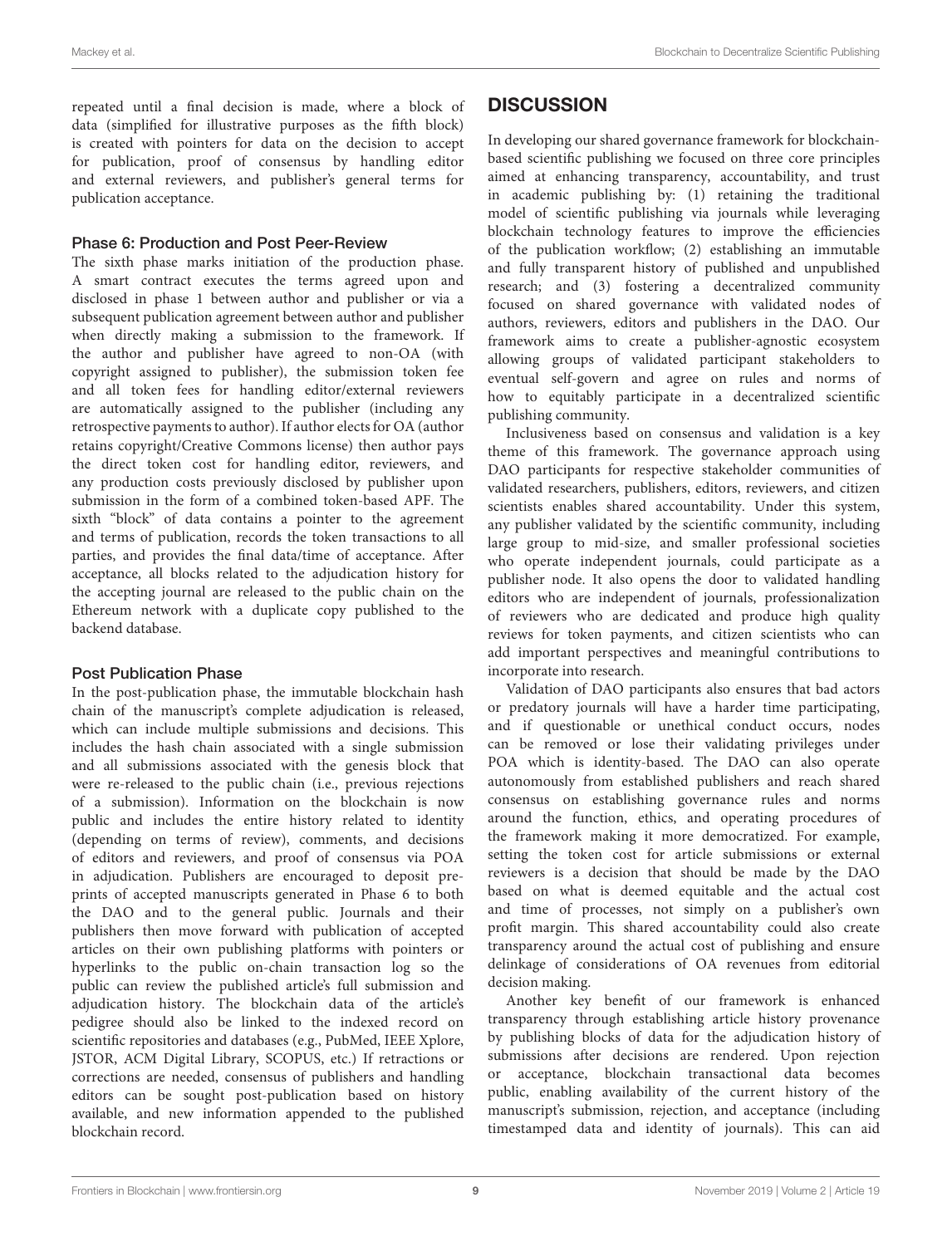in detection and reporting cases of research fraud or impropriety (such as multiple or concurrent submissions, detection of plagiarism, unethical use of reviewers or soliciting fake reviewers, repeat submission of same result studies, concerns expressed by reviewers regarding data integrity, etc.) and other red flags that can be detected by the DAO possibly preventing fraudulent studies from being published. Currently this data is not published publicly or linked, with journal submission history largely siloed in single journal submission systems.

The framework also ensures a single immutable record for a manuscript's pedigree that can be appended in an article's post-production history for corrections, erratum or retractions if needed. Further, public metadata available from manuscript submission histories can help researchers better identify journals and reviewers knowledgeable about specific research areas, potentially accelerating scientific publication through improved targeting and matching of journals, handling editors, and peer reviewers.

#### Possible Limitations and Challenges

Importantly, we designed our framework to leverage the potential of blockchain technology but did not completely decouple traditional publishers from the workflow or shared governance model. We chose this design as scientists continue to make decisions about journal submission based on traditional journal parameters/characteristics, such as indexing, topic match, acceptance/rejection rate, and impact factor [\(Welch, 2012;](#page-11-5) [Nagarajappa and Wahrekar, 2017\)](#page-10-34). Though innovative approaches to academic publishing, peer-review, and measuring scientific impact are starting to emerge, scientists, as well as academic promotion and review committees, continue to prioritize publications from prestigious journals as a proxy for quality and rigor [\(Ravenscroft et al., 2017;](#page-10-35) [Schimanski and Alperin, 2018\)](#page-10-36). Hence, scientific blockchain approaches that create their own independent OA publication platforms integrated with blockchain solutions or new blockchain-powered journals (i.e., DAJs) will likely face challenges in attracting sufficient article submissions. This is a challenge for all new scholarly journals, but particularly problematic when a platform relies on active collaboration and token funding to drive publishing processes. Failure to attract authors could also impact the ability of a platform/journal to secure indexing and an impact factor.

However, continuing to rely on traditional publishing venues also has its limitations, risks, and associated challenges. Established publishers may not want to participate in our proposed framework. Instead, they might prefer to keep all editorial processes, decisions, and systems within their purview. There are good arguments for this approach as many publishers harmonize submission and review processes across their families of journals, and similarly train their editorial staff based on specific publisher's policies and style guidelines to ensure consistency, quality, rigor and integrity. Publishers may also not see the value of transparency or more efficient processes when taking into considerations cost of new technology adoption, concerns about security, and the need for data integration with legacy systems. More importantly, academic publishing is a multibillion dollar industry, and it is unclear if private companies who operate their own publishing ecosystems for profit, would ever participate in systems that delegate some of their authority on issues such as publishing costs, paying reviewers, or outsourcing editorial decision making, even if these processes were more inclusive [\(Buranyi, 2017\)](#page-10-37). In fact, these barriers may be primary drivers of why existing blockchain case studies reviewed are focusing on developing their own publication platforms independent of traditional journal models.

Additionally, though shared governance sounds ideal, in practice, reaching consensus on specific issues related to scientific publishing across a set of diverse actors will likely be challenging for the DAO. Publishers, authors, and reviewers represent very different stakeholder groups with different incentives for participation and rules and norms may also need to be discipline specific. Fundamental differences in opinion about the way scientific publishing should be conducted may impede the DAO from reaching consensus on key governance issues of the framework, such as which nodes validate, setting voting rules for POA during different phases of the publication workflow, and setting token costs and values. Interestingly, though our framework envisions an inclusive consortiumbased blockchain of the entire scientific community, it may be more pragmatic for the framework to be piloted as a private blockchain for a single publisher or journal family. This could simplify participation in the DAO to publisherassociated editors and reviewers and smart contract processes specific to a publisher, though this is not the focus of our approach.

Additionally, our framework is not entirely novel, as it adopts many of the same approaches as other blockchain scientific research and publishing case studies discussed. For example, our framework relies on tokens to drive transactions and user participation, so is subject to similar limitations of not fully understanding how this could impact real-world behavior as a result of conflicts-of-interest, negative externalities, inefficiencies due to gaming the system, and/or fail to properly incentivize positive behavior. The framework design is also limited to future submissions and as currently proposed would not incorporate retrospective submission history, though validation of historical submission data using blockchain approaches could be explored.

## **CONCLUSION**

The framework we have developed builds upon an emerging body of innovation seeking to transform scientific publishing using blockchain technology. However, all of these proposals, including our own framework, face barriers to adoption and implementation that require further experimentation, assessment and active collaboration with the scientific community. Importantly, these challenges should not discourage continued distributed science advancements, as blockchain is a technology that has both disruptive and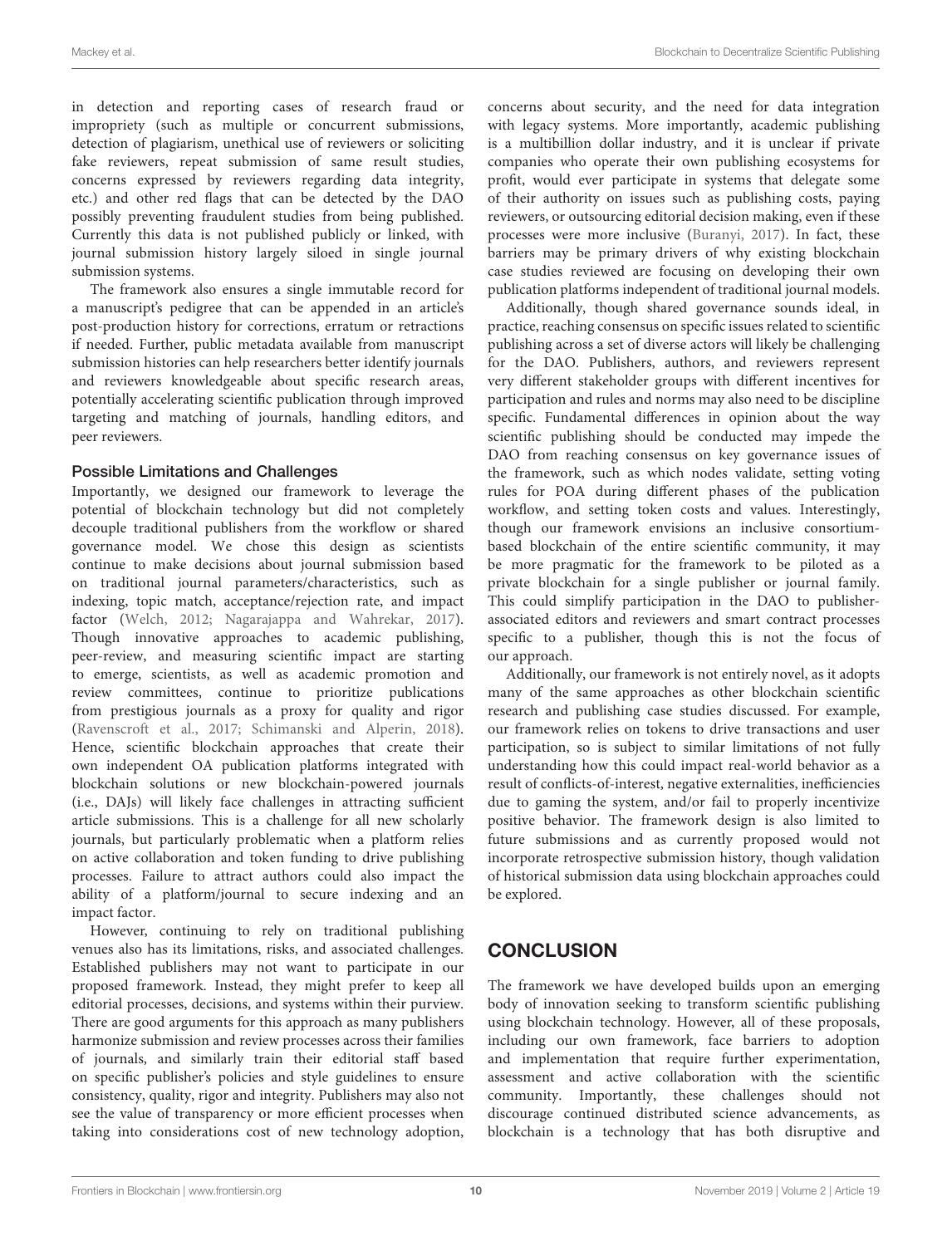transformative potential to address issues core to research integrity and ensuring public trust in science. We believe that blockchain technology has the potential to revolutionize scientific publishing, as long as it focuses on the "three D's" of "distributed," "decentralized," and "democratized," research under a future shared governance framework.

## **REFERENCES**

- <span id="page-10-27"></span>Agbo, C. C., Mahmoud, Q. H., and Eklund, J. M. (2019). Blockchain technology in healthcare: a systematic review. Healthcare 7:56. doi: [10.3390/healthcare7020056](https://doi.org/10.3390/healthcare7020056)
- <span id="page-10-2"></span>AJE Scholarly Publishing Report (2016). A Brief Look at Current Publication Trends, Popular Areas of Study, and the Journals and Institutions With the Most Publications. Available online at: [https://www.aje.com/dist/docs/](https://www.aje.com/dist/docs/International-scholarly-publishing-report-2016.pdf) [International-scholarly-publishing-report-2016.pdf](https://www.aje.com/dist/docs/International-scholarly-publishing-report-2016.pdf)
- <span id="page-10-28"></span>Al Harthy, K., Al Shuhaimi, F., and Al Ismaily, K. K. J. (2019). "The upcoming blockchain adoption in higher-education: requirements and process," in 2019 4th MEC International Conference on Big Data and Smart City (Muscat: ICBDSC).
- <span id="page-10-13"></span>ARTiFACTS. (2018). ARTiFACTS Launches First-Ever Blockchain-Based Platform for Scientific and Scholarly Research. PR Newswire. Available online at: [https://www.prnewswire.com/news-releases/artifacts-launches](https://www.prnewswire.com/news-releases/artifacts-launches-first-ever-blockchain-based-platform-for-scientific-and-scholarly-research-300615989.html)[first-ever-blockchain-based-platform-for-scientific-and-scholarly-research-](https://www.prnewswire.com/news-releases/artifacts-launches-first-ever-blockchain-based-platform-for-scientific-and-scholarly-research-300615989.html)[300615989.html](https://www.prnewswire.com/news-releases/artifacts-launches-first-ever-blockchain-based-platform-for-scientific-and-scholarly-research-300615989.html)
- <span id="page-10-24"></span>Bai, Y., Li, Z., Wu, K., Yang, J., Liang, J., Ouy, B., et al. (2018). "Researchain: union blockchain based scientific research project management system," in 2018 Chinese Automation Congress (CAC) (Xi'an).
- <span id="page-10-20"></span>Bore, N., Karumba, S., Mutahi, J., Darnell, S. S., Wayua, C., and Weldemariam, K. (2017). "Towards blockchain enabled School Information Hub," in Proceedings of the Ninth International Conference on Information Communication Technologies and Development (Lahore).
- <span id="page-10-1"></span>Bornmann, L., and Mutz, R. (2015). Growth rates of modern science: a bibliometric analysis based on the number of publications and cited references. J. Assoc. Inf. Sci. Technol. 66, 2215–2222. doi: [10.1002/asi.23329](https://doi.org/10.1002/asi.23329)
- <span id="page-10-33"></span>Brock, J. (2018). Could Blockchain Unblock Science? Available online at: [https://](https://www.natureindex.com/news-blog/could-blockchain-unblock-science) [www.natureindex.com/news-blog/could-blockchain-unblock-science](https://www.natureindex.com/news-blog/could-blockchain-unblock-science)
- <span id="page-10-37"></span>Buranyi, S. (2017). Is the Staggeringly Profitable Business of Scientific Publishing Bad for Science? The Guardian. Available online at: [https://www.theguardian.](https://www.theguardian.com/science/2017/jun/27/profitable-business-scientific-publishing-bad-for-science) [com/science/2017/jun/27/profitable-business-scientific-publishing-bad-for](https://www.theguardian.com/science/2017/jun/27/profitable-business-scientific-publishing-bad-for-science)[science](https://www.theguardian.com/science/2017/jun/27/profitable-business-scientific-publishing-bad-for-science)
- <span id="page-10-10"></span>Chen, G., Xu, B., Lu, M., and Chen, N.-S. (2018). Exploring blockchain technology and its potential applications for education. Smart Learn. Environ. 5:1. doi: [10.1186/s40561-017-0050-x](https://doi.org/10.1186/s40561-017-0050-x)
- <span id="page-10-29"></span>Conard, S. (2019). Best practices in digital health literacy. Int J Cardiol. 292, 277–279. doi: [10.1016/j.ijcard.2019.05.070](https://doi.org/10.1016/j.ijcard.2019.05.070)
- <span id="page-10-21"></span>Duan, B., Zhong, Y., and Liu, D. (2017). "Education application of blockchain technology: learning outcome and meta-diploma," in 2017 IEEE 23rd International Conference on Parallel and Distributed Systems (Shenzen).
- <span id="page-10-30"></span>Gipp, B., Breitinger, C., Meuschke, N., and Beel, J. (2017). "CryptSubmit: introducing securely timestamped manuscript submission and peer review feedback using the blockchain," in 2017 ACM/IEEE Joint Conferences on Digital Libraries (Toronto, ON).
- <span id="page-10-14"></span>Günther, V., and Chirita, A. (2018). "Scienceroot" Whitepaper. Available online at:<https://www.scienceroot.com/resources/whitepaper.pdf>
- <span id="page-10-25"></span>Han, M., Li, Z., He, J., Wu, L., Xie, Y., and Baba, A. (2018). "A novel blockchainbased education records verification solution," in Proceedings of the 19th Annual SIG Conference on Information Technology Education (Fort Lauderdale, FL).
- <span id="page-10-22"></span>Hoy, M. B. (2017). An Introduction to the blockchain and its implications for libraries and medicine. Med. Ref. Serv. Q. 36, 273–279. doi: [10.1080/02763869.2017.1332261](https://doi.org/10.1080/02763869.2017.1332261)
- <span id="page-10-11"></span>Kim, H. M., and Laskowski, M. (2018). Toward an ontology-driven blockchain design for supply-chain provenance. Intell. Syst. Account. Finance Manage. 25, 18–27. doi: [10.1002/isaf.1424](https://doi.org/10.1002/isaf.1424)
- <span id="page-10-26"></span>Kleinaki, A. S., Mytis-Gkometh, P., Drosatos, G. L., Efraimidis, P. S., and Kaldoudi, E. (2018). A blockchain-based notarization service for

## AUTHOR CONTRIBUTIONS

TM, KM, and NS jointly collected the data, designed the study, conducted the data analyses, and wrote the manuscript. TM, NS, KM, JS, and KC contributed to the formulation, drafting, completion, and approval of the final manuscript.

biomedical knowledge retrieval. Comput. Struct. Biotechnol. J. 16, 288–297. doi: [10.1016/j.csbj.2018.08.002](https://doi.org/10.1016/j.csbj.2018.08.002)

- <span id="page-10-12"></span>Mackey, T. K., Kuo, T.-T., Gummadi, B., Clauson, K. A., Church, G., Grishin, D., et al. (2019). "Fit-for-purpose?" - challenges and opportunities for applications of blockchain technology in the future of healthcare. BMC Med, 17:68. doi: [10.1186/s12916-019-1296-7](https://doi.org/10.1186/s12916-019-1296-7)
- <span id="page-10-7"></span>Marcovitch, H., Barbour, V., Borrell, C., Bosch, F., Fernández, E., Maconald, H., et al. (2010). Conflict of interest in science communication: more than a financial issue. Croat. Med. J. 51, 7–15. doi: [10.3325/cmj.2010.51.7](https://doi.org/10.3325/cmj.2010.51.7)
- <span id="page-10-15"></span>Martin, M. (2018). Reinvent Scientific Publishing With Blockchain Technology. Available online at: [https://www.statnews.com/2018/12/21/reinvent-scientific](https://www.statnews.com/2018/12/21/reinvent-scientific-publishing-blockchain/)[publishing-blockchain/](https://www.statnews.com/2018/12/21/reinvent-scientific-publishing-blockchain/)
- <span id="page-10-8"></span>Mengelkamp, E., Notheisen, B., Beer, C., Dauer, D., and Weinhardt, C. (2017). A blockchain-based smart grid: towards sustainable local energy markets. CSRD. 33, 207–214. doi: [10.1007/s00450-017-0360-9](https://doi.org/10.1007/s00450-017-0360-9)
- <span id="page-10-34"></span>Nagarajappa, S., and Wahrekar, S. (2017). Choosing the scientific journal for publishing research work: perceptions of medical and dental researchers. Clujul. Med. 90, 196–202. doi: [10.15386/cjmed-704](https://doi.org/10.15386/cjmed-704)
- <span id="page-10-31"></span>Niya, S. R., Pelloni, L., Wullschleger, S., Schaufelbühl, A., Bocek, T., Rajendran, L., et al. (2019). "A blockchain-based scientific publishing platform," in 2019 IEEE Conference on Blockchain and Cryptocurrency (ICBC) (Seoul).
- <span id="page-10-0"></span>Noorden, R. V. (2014). Global Scientific Output Doubles Every Nine Years. Nature Newsblog. Available online at: [http://blogs.nature.com/news/2014/05/global](http://blogs.nature.com/news/2014/05/global-scientific-output-doubles-every-nine-years.html)[scientific-output-doubles-every-nine-years.html](http://blogs.nature.com/news/2014/05/global-scientific-output-doubles-every-nine-years.html)
- <span id="page-10-6"></span>Nurunnabi, M., and Hossain, M. A. (2019). Data falsification and question on academic integrity. Account. Res. 26, 108–122. doi: [10.1080/08989621.2018.1564664](https://doi.org/10.1080/08989621.2018.1564664)
- <span id="page-10-17"></span>Orvium (2019b). Whitepaper: Accelerated Scientific Publishing (v1.7). Available online at:<https://docs.orvium.io/Orvium-WP.pdf>
- <span id="page-10-18"></span>Orvium (2019a). Architecture & Technology Specification: Accelerated Scientific Publishing v(1.2). Available online at:<https://docs.orvium.io/Orvium-PA.pdf>
- <span id="page-10-16"></span>Pluto Network (2018). White Paper Draft (ver 0.4). Available online at: [https://](https://assets.pluto.network/Pluto_white_paper_v04_180719_1355_BSH.pdf) [assets.pluto.network/Pluto\\_white\\_paper\\_v04\\_180719\\_1355\\_BSH.pdf](https://assets.pluto.network/Pluto_white_paper_v04_180719_1355_BSH.pdf)
- <span id="page-10-35"></span>Ravenscroft, J., Liakata, M., Clare, A., and Duma, D. (2017). Measuring scientific impact beyond academia: an assessment of existing impact metrics and proposed improvements. PLoS ONE 12:e0173152. doi: [10.1371/journal.pone.0173152](https://doi.org/10.1371/journal.pone.0173152)
- <span id="page-10-3"></span>Rawat, S., and Meena, S. (2014). Publish or perish: where are we heading? J. Res. Med. Sci. 19, 87–89.
- <span id="page-10-32"></span>Schaufelbühl, A., Niya, S. R., Pelloni, L., Wullschleger, S., Bocek, T., Rajendran, L., et al. (2019). "EUREKA – a minimal operational prototype of a blockchainbased rating and publishing system," in 2019 IEEE International Conference on Blockchain and Cryptocurrency (Seoul).
- <span id="page-10-36"></span>Schimanski, L. A., and Alperin, J. P. (2018). The evaluation of scholarship in academic promotion in tenure processes: past, present, and future. F1000Res 7:1605. doi: [10.12688/f1000research.16493.1](https://doi.org/10.12688/f1000research.16493.1)
- <span id="page-10-19"></span>ScienceMatters (2018). Publishing Process. Available online at: [https://www.](https://www.sciencematters.io/) [sciencematters.io/](https://www.sciencematters.io/)
- <span id="page-10-4"></span>Shamseer, L., Moher, D., Maduekwe, O., Turner, L., Barbour, V., Burch, R., et al. (2017). Potential predatory and legitimate biomedical journals: can you tell the difference? A cross-sectional comparison. BMC Med. 15:28. doi: [10.1186/s12916-017-0785-9](https://doi.org/10.1186/s12916-017-0785-9)
- <span id="page-10-23"></span>Skiba, D. J. (2017). The potential of blockchain in education and healthcare. Nurs. Educ. Perspect. 38, 220–221. doi: [10.1097/01.NEP.0000000000000190](https://doi.org/10.1097/01.NEP.0000000000000190)
- <span id="page-10-5"></span>Solomon, D. J., and Björk, B. (2011). Publication fees in open access publishing: sources of funding and factors influencing choice of journal. J. Assoc. Inf. Sci. Technol. 66, 98–107. doi: [10.1002/asi.21660](https://doi.org/10.1002/asi.21660)
- <span id="page-10-9"></span>Treleaven, P., Gendal Brown, R., and Yang, D. (2017). Blockchain technology in finance. Computer 50, 14–17. doi: [10.1109/MC.2017.3571047](https://doi.org/10.1109/MC.2017.3571047)